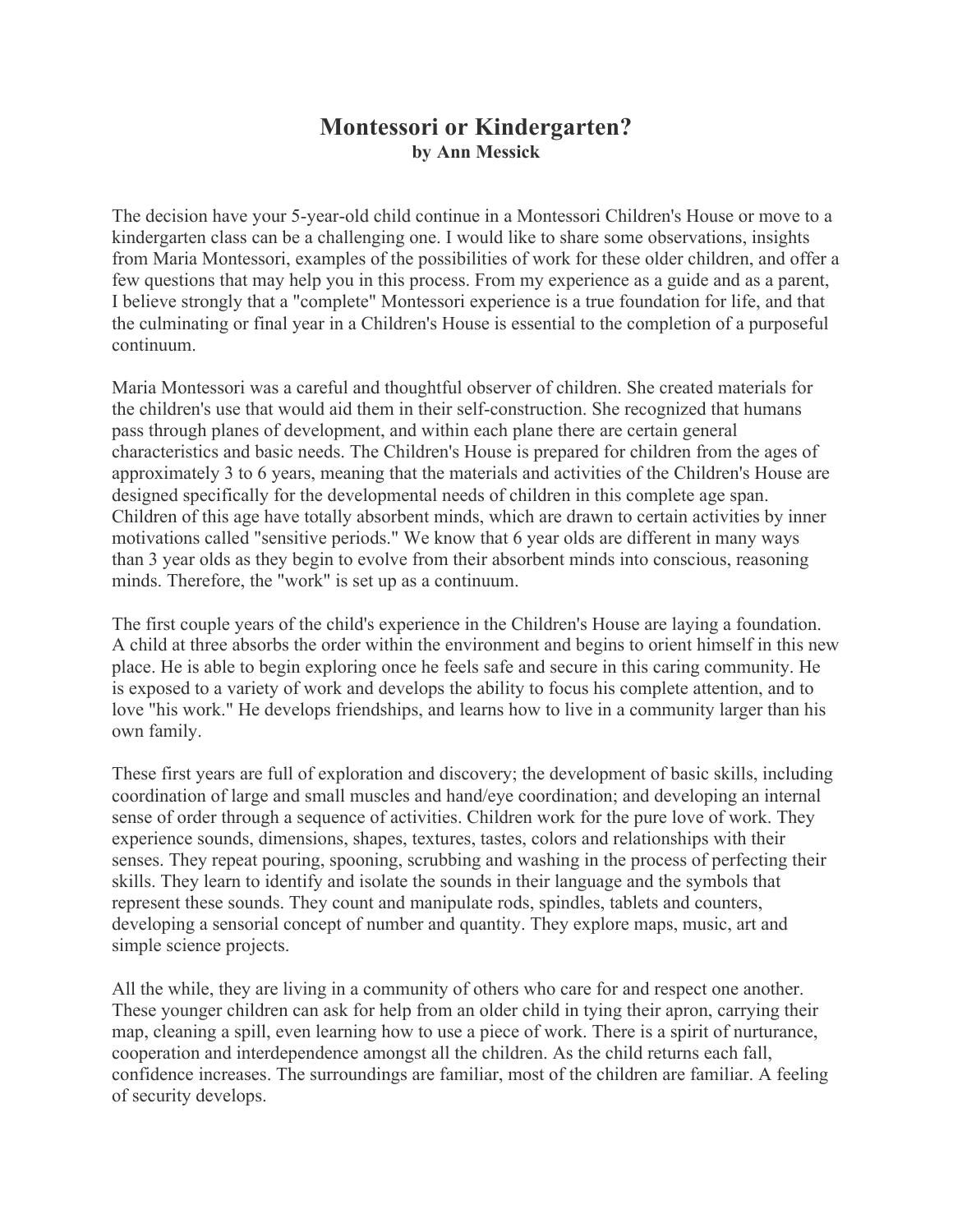With this secure foundation, children in their final year begin to become aware of what they know; the building blocks can now be utilized for expanded intellectual and personal exploration. These children now have a special opportunity to be one of the oldest children in their community. Due to their increased confidence and competencies they are now one of the leaders and role models. They take on this role with grace and enthusiasm. In the past they have watched others, practiced, and even anticipated this role. Now we witness confidence, pride in work, empathy, understanding, compassion, respect for others, cooperation, self-discipline, responsibility, and independence.

This final year is truly an empowering year - a year of enhanced self-esteem. The early years in Montessori have been filled with many small successive successes; they've worked at their own pace and followed their interests, and error has been a friend. And now these children take on challenges (personally and academically) with self-assurance. During this culminating year, I have been so impressed with children's character development, their ability to live in and contribute to a peaceful community, and their "academic" achievements.

What distinct characteristics do we see in these older children? They are beginning to ask about the unseen, about causes, and they are listening to the answers. They are developing an interest in ethics, what is fair and what is right. They are interested in true stories about people who have made ethics their passion, such as Martin Luther King Jr. and Mother Teresa. They are more social, able and wanting to work in groups to perform a play, create a quilt or organize a fundraising activity. Their peer relationships are more organized. They are becoming conscious of what they know. They are displaying physical and mental strength, wanting to challenge this growth. They are interested in the abstract; they are dealing with ideas. They are intrigued by the universe and inter-relatedness. They are interested in cultural anthropology and global geography. Our work with these older children helps them to become conscious of what they have learned in the previous years, and actually feeds their developing skills and interests.

These children will continue to work in all areas of the room, but often in different ways than before. They will now work to accomplish something, more for the satisfaction and delight of the end result. They will notice the needs of their community and respond with their refined skills truly the essence of responsibility. They will often wash cloths, iron them, and return them for use in the community. They may be involved in the preparation of snack, in the serving of a guest, in the planning, preparations, and cooking for a special occasion. They have mastered the dressing frames, so they can help the younger children with their tying, buttoning, zipping. They also are applying the skills they have gained through use of the practical life materials to explore other areas, such as botanical study, science experiments, and explorations into geometry. They are giving lessons to the younger children, which not only nurtures the younger child, but also reinforces for the older children their own knowledge. What better way to strengthen one's own knowledge than to be able to teach it to another? These children can think ahead and plan what they will need to accomplish a goal that they have set for themselves. They can notice and analyze a sequence. Language is added to all that they do in labeling the materials and actions. Children return to the sensorial materials as "old friends" to work on particular skills. For example, if a child appears to be having difficulty writing, it may be that she is pressing too hard. She may need to refine her lightness of touch by using the touch tablets. We also add language to all the sensorial materials - colors, sounds, dimensions, geometric shapes and more. We can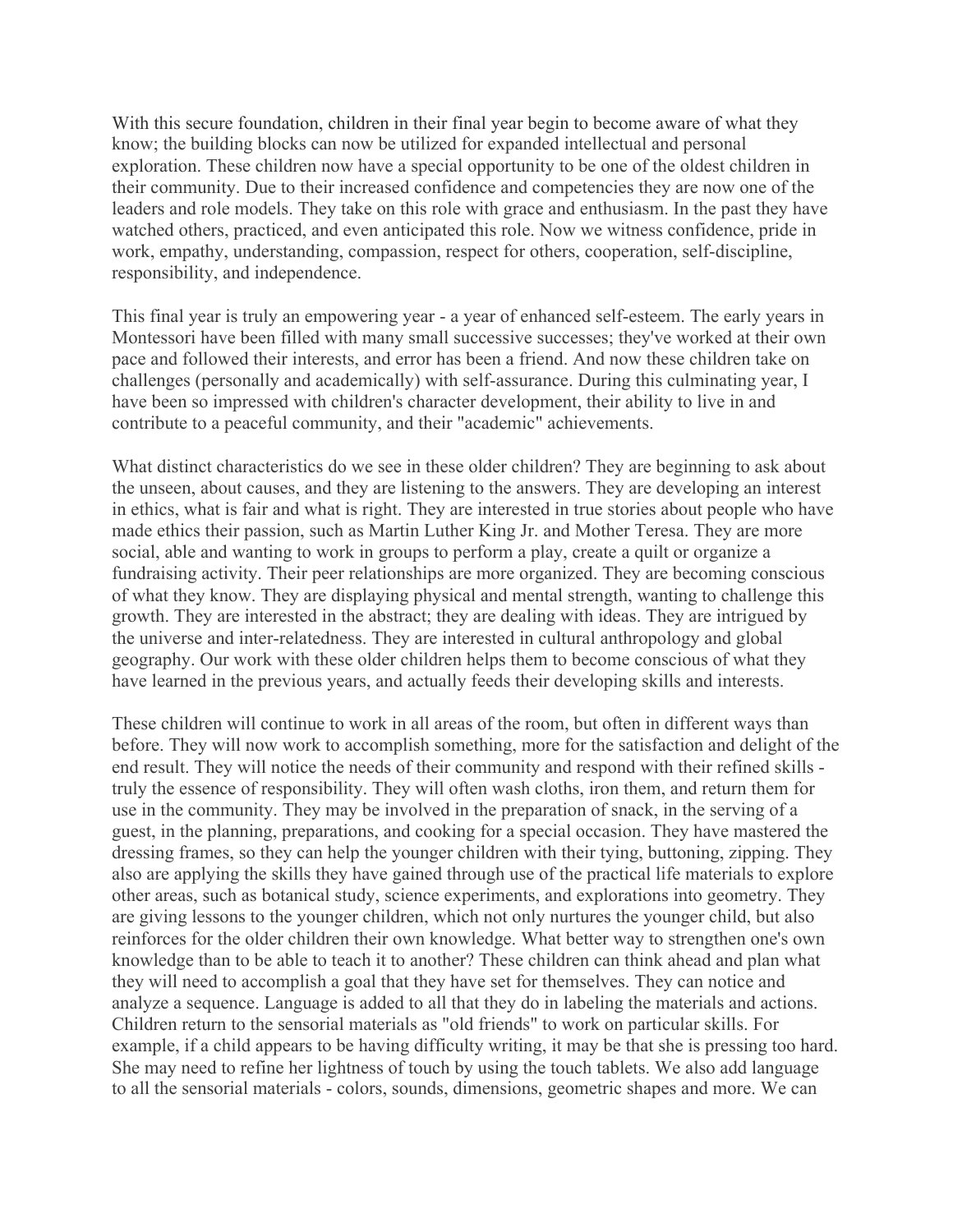hand a child a set of labels with certain qualities and ask him to find the work that has these qualities. The child will then work with the material and label it (such as long, longer, longest, short, shorter, and shortest with the red rods). We continually encourage children to expand their knowledge gained with the materials to the environment in the classroom, in the yard, and in their world. These children can create their own sensorial materials. They can make a poster of the four cylinder blocks, the pink tower, the brown stair. They can create the geometric solids out of clay or sew pillows in geometric shapes. This sensorial grounding becomes the source for children's burgeoning imaginations.

The older children's artwork often becomes more realistic, and is now often used to illustrate a story, poem or report they have written. Children create and publish their own books. The media available to them expands beyond the basics to blending pastels, creating cultural collages and nature collages around a theme. Music is taken to another level with their own compositions using the bells. They often play their songs for the children who are walking on the line. These children are beginning to enter a new developmental period that we call "the acquisition of culture." They are seeing the world with new eyes, and thus we offer them opportunities to quench their thirst for knowledge. These children investigate botany and zoology, which are both connected to geography. Their geography work moves beyond sensorially working with maps, to establishing projects about countries, indigenous animals, and people and their culture (cultural anthropology - how people all over the world meet the same basic needs and how these methods differ according to climate, resources, technology). Because this is an open-ended continuum, children can explore as far or as in depth as their interest takes them, and in the process continue to develop personal and academic skills.

Maria Montessori described children's emergence into both writing and reading as an "explosion." Once the groundwork has been laid, children seem to write and read overnight! The opening of a whole new world follows these "explosions". The older children use their ability with the moveable alphabet to compose lists around a theme, to explore compound words, homonyms, rhymes, contractions, to write stories about their experiences and poems inspired by these experiences, and to create reports and stories based on their readings and imagination. As stated earlier, everything in the environment is labeled with increasing precision - at first just nouns, then articles and nouns, then articles, adjectives and nouns. Sets of classified cards that have previously been used for vocabulary enrichment now have labels and control cards so the children can check themselves. Definition booklets offer children opportunities to further explore areas of interest.

Children's reading moves beyond phonetically spelled words to the study of phonograms (two letters together which produce a sound, such as sh, th, oo) and to what we call "puzzle words" (irregularly constructed words, such as to, one and of). The study of the functions of different words is great fun as the children use "the farm" to discover that adjectives help us to describe the animals (nouns). Each part of speech is introduced with an activity, such as tying objects together for conjunctions and placing items in different places for prepositions. They are presented in the same order that children naturally acquire language. Verbs become commands for action, which can then be modified with adverbs. Symbols are given to each part of speech, and with time the children are able to recognize and appreciate different styles of writing, such as an author's use of adjectives or action words. We write sentences for the children to act out and